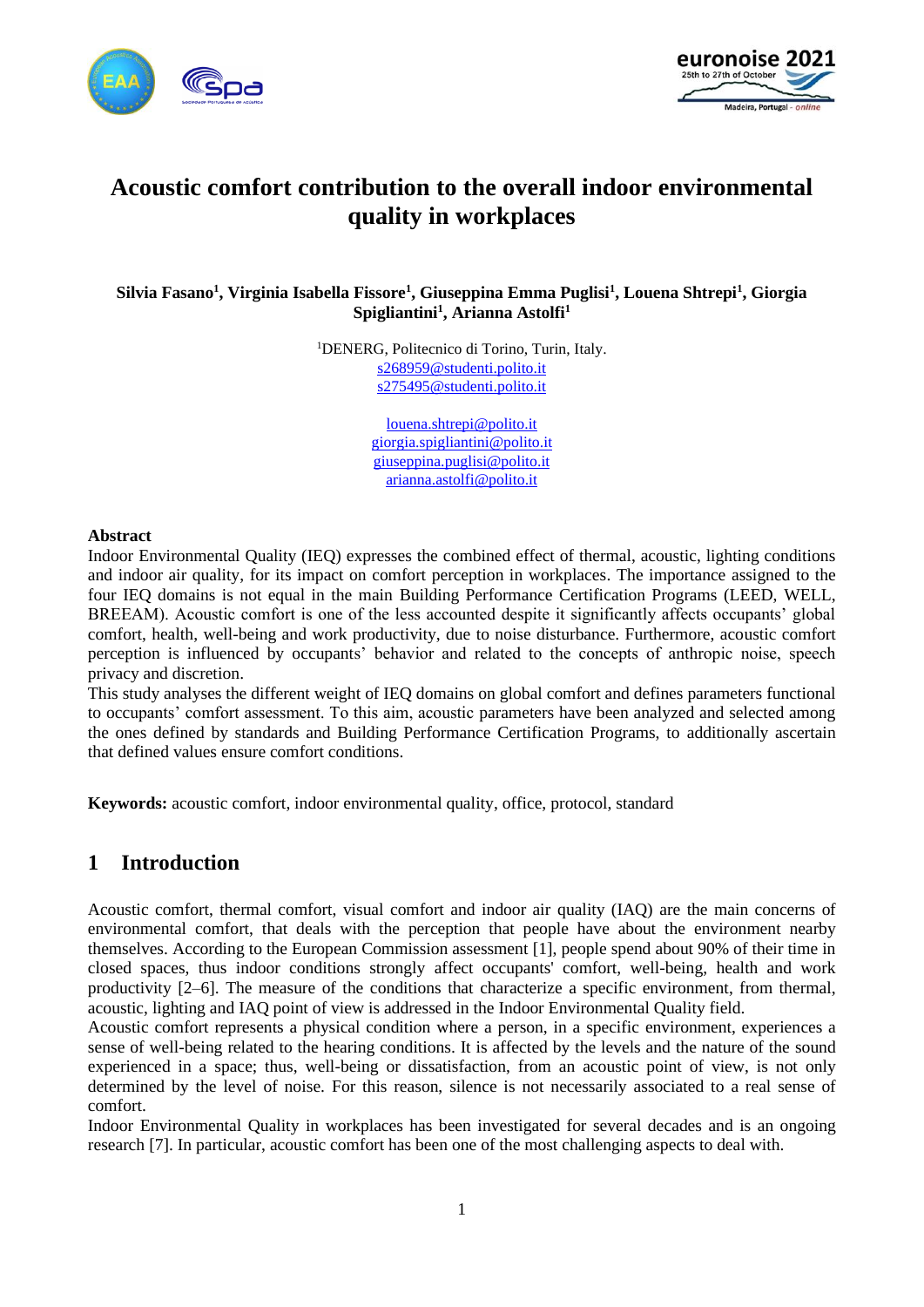

Providing acoustic comfort in offices consists in minimizing intruding noise and in guaranteeing satisfaction with the workspace, avoiding discomfort, stress and tiredness.

Standards, such as ISO 3382-3 [8], NF S31-080 [10] and ISO 22955 [9], define indexes for acoustic comfort assessment: noise levels, reverberation time, sound insulation, spatial decay and distraction distance are the indexes evaluated for acoustic environmental quality in offices.

Nevertheless, people's perception of comfort indoors can also be influenced by non-physical variables, not considered in standards [11–14], such as personal variables (psychological, social, economic, etc.) and contextual variables (building, office and work characteristics, etc.).

Methods for building and environmental assessment were established to define the quality of a building and the surrounding environment. Building Performance Certification Programs, such as LEED, WELL and BREEAM, refer to the entire life cycle of a building, evaluating the impact on the environment and on people's health throughout all its phases. Despite the high influence of acoustic comfort on global comfort, it is the less accounted domain in all these protocols, compared to the other domains (visual comfort, IAQ, thermal comfort). In recent years, to best detect the reference values based on subjects' perception, research moved towards desk monitoring systems of IEQ factors, that collect occupants' feedbacks.

This paper shows the results of the analysis of a literature review on indoor environmental factors and their effects on occupants' comfort, well-being, health and work productivity in offices, considering the influence of personal and contextual variables and highlighting the need to develop new methods for assessing the interactions between IEQ domains and those variables, to set new comfort thresholds, implement regulations and define design guidelines. In particular, the following paragraphs include the Building Performance Certification Programs which are applied to certify IEQ, the standards that codify the IEQ indexes and their reference values, the identification of other variables beyond the IEQ indexes which affect global comfort, the monitoring of indoor environmental parameters and the representation of results. Finally, the definition of new comfort ranges, able to guarantee global comfort in workplaces and based on the reference values included in the standards and protocols and on personal and contextual variables, is proposed.

## **2 Building Performance Certification Programs**

In recent years, researchers demonstrated a growing interest in Building Performance Certification Programs, which assign specific scores to the different comfort domains. [Figure 1](#page-2-0) shows the weights given to the four comfort domains by the main Building Performance Certification Programs: LEED sets 47% of credits for IAQ and 35% for lighting environment, whereas BREEAM, DGNB, ITACA, LiderA (the result of an European research on the definition of a framework for sustainable buildings), CASBEE and HQE assign to each domain similar credits: 25-33% for IAQ, 17-33% for thermal environment, 17-33% for lighting environment and 17-22% for acoustic. On the other side, the WELL protocol is organised in seven concepts that influence the quality of indoor environment. Concerning this protocol, the weight percentages for the four environmental factors were rescaled with respect to their original values since they represent only four out of seven influencing aspects. Nevertheless, recently also LEED and BREEAM have expanded their credit structure, considering social and economic well-being, safety and security.

Despite it has not been widely considered, acoustic comfort strongly affects occupants' global comfort. It has an important role during the design phase of workplaces and particularly of open spaces, due to their layout. They are affected by many drawbacks to users from acoustic point of view, such as noise and distraction, lack of privacy, stress, greater risk of illness.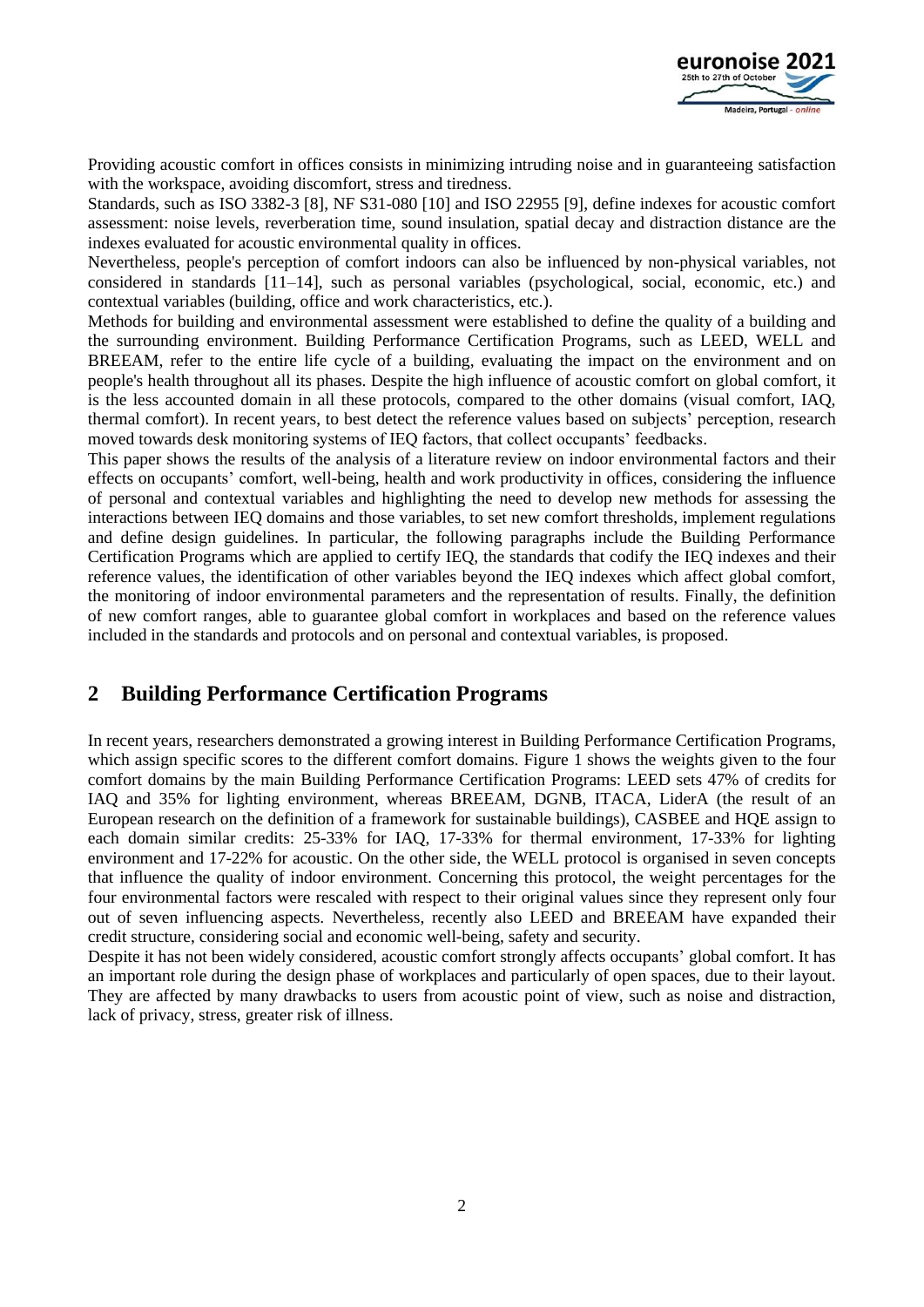



<span id="page-2-0"></span>Figure 1 – Weights given to the four comfort domains by the main Building Performance Certification Programs. Concerning the WELL protocol, the weight percentages for the four environmental factors were rescaled with respect to their original values, so that their sum is equal to 100%.

The main acoustic indexes, codified in protocols, are listed in [Table 1,](#page-2-1) that shows the differences between indexes values in the analysed rating systems. ITACA and LEED divide indexes in performance levels, giving specific information to optimize the results, whereas other protocols define only one range.

<span id="page-2-1"></span>

| <b>PROTOCOLS</b> | Impact noise      | Insulation from<br>internal airborne<br>noise | Reverberation time  | Insulation from<br>external noise          | Equipment noise                                          |
|------------------|-------------------|-----------------------------------------------|---------------------|--------------------------------------------|----------------------------------------------------------|
|                  | $L_{nTw}$         | $D_{nT,A}$                                    | Tr                  | $D_{m,nT,w}$                               | $L_{Aeq}$                                                |
|                  | [dBA]             | [dB]                                          | [s]                 | [dB]                                       | [dBA]                                                    |
| <b>BREEAM</b>    |                   | $> 35 \div 55$                                | $\leq 0.8$          |                                            |                                                          |
| <b>CASACLIMA</b> | < 55              |                                               |                     | >42                                        | $\leq$ 32                                                |
| <b>CASBEE</b>    |                   |                                               | $\leq 0.8 \div 1.5$ |                                            |                                                          |
| <b>DNGB</b>      | $\leq 46 \div 53$ |                                               | $\leq 0.4$          |                                            |                                                          |
| <b>HQE</b>       |                   | $\geq$ 32 ÷ 38                                | $\leq 0.4 \div 0.8$ |                                            | $\leq$ 38                                                |
| <b>ITACA</b>     |                   | $\geq$ 45 ÷ 50                                | $\leq 1.2$          | 38 base performance<br>43 high performance | $\leq$ 32 base performance<br>$\leq$ 28 high performance |
| <b>WELL</b>      |                   | $> 35 \div 55$                                | $\leq 0.6$          |                                            |                                                          |

| Table $1 -$ Acoustic indexes defined by protocols. |  |
|----------------------------------------------------|--|
|----------------------------------------------------|--|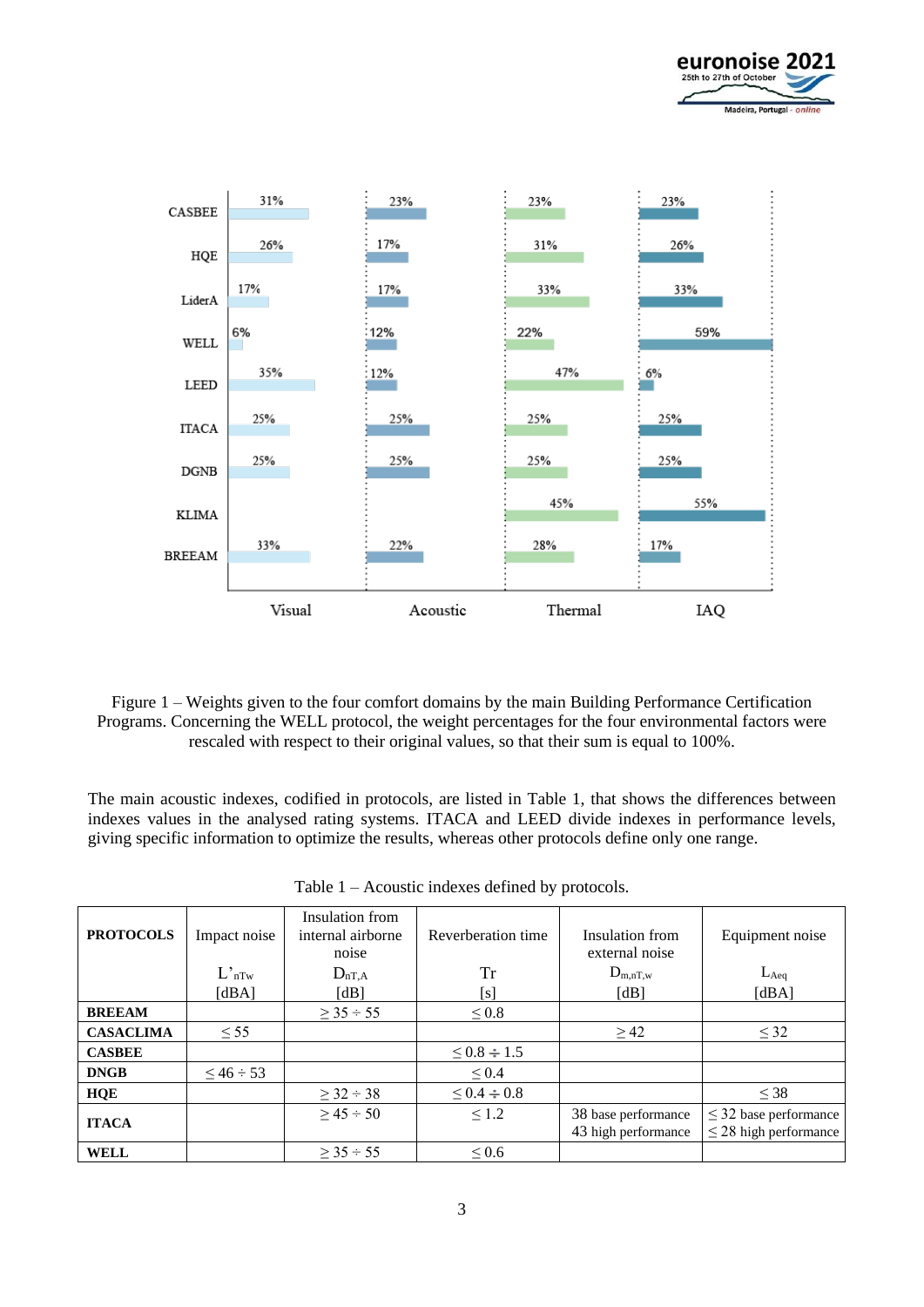

| <b>LEED</b> |  | $\geq$ 43 (Lev. I)   | $\leq$ 25 (Lev. I)   |
|-------------|--|----------------------|----------------------|
|             |  | $\geq$ 40 (Lev. II)  | $\leq$ 28 (Lev. II)  |
|             |  | $\geq$ 37 (Lev. III) | $\leq$ 32 (Lev. III) |
|             |  | $\geq$ 37 (Lev. IV)  | $\leq$ 37 (Lev. IV)  |

#### **3 Acoustic comfort indexes**

International standards define threshold values of acoustic comfort indexes set for the assessment of indoor acoustic conditions in workplaces. Standards analysis shows that acoustic regulations are organised in different ways. Standards ISO 22955 [9] and ISO 3382-3 [8] provide information to achieve acoustic quality in open space offices, whereas EN 16798 [15] is concerned with all the fours domains: thermal, acoustic, visual and IAQ.

Open spaces present more unfavourable conditions than other office typologies due to their dimensions and to the influence of occupants' behaviour: indeed, the perception of comfort is strongly related to the concepts of anthropic noise, speech privacy and discretion. Irrelevant speech noise (anthropic noise generated from conversations between colleagues, telephone calls and laughter) represents the main source of annoyance in open spaces [16]. Nevertheless, also other office layouts report other problems in acoustic comfort perception, therefore French acoustics standard NF S 31-080 [10], more accurate, sets indexes for three different office typologies: single office, shared office (from two to five people) and open space.

Furthermore, NF S 31-080 defines acoustic values for three different ranges of performance, overcoming the concept of comfort linked to a definition of well-being as risk avoidance, to guarantee different flexible ranges of comfort (starting from the satisfaction of minimum requirements). The "standard" level is the minimum threshold, that does not guarantee acoustic comfort, the "efficient" level ensures good and comfortable working conditions, the "highly efficient" level regards the maximum acoustic performance level, related to wellness and comfort. It is a qualitative notion related to office activity and use, in relation to the different typologies of tasks and workplaces.

# **4 Contextual and personal variables with influence on acoustic comfort perception**

The process began with the analysis of papers (selected through "Preferred Reporting Items for Systematic Reviews and Meta-Analyses" PRISMA method on Scopus search engine) on IEQ and environmental comfort perception in offices. Through this overview it was possible to select accurately articles on acoustic comfort and to investigate the relation between acoustic comfort and contextual and personal variables.

The result shows that occupants' perception of their workplace is due to measurable physical factors

(regulated by standards and protocols) and influenced by contextual and personal variables.

Contextual variables, listed in [Table 2,](#page-4-0) are encompassed in the categories: office characteristics, work characteristics and occupants' control on building systems and environment.

Personal variables, listed in [Table 3,](#page-4-1) affecting acoustic comfort perception can be physiological, psychological, related to location, social status and work-related variables.

Both contextual and personal variables have a great influence on occupants' acoustic comfort perception, thus acoustic indexes are not sufficient to ensure comfort.

To analyse these non-IEQ variables, Post Occupancy Evaluation surveys are used [13][17–20]. They require different data (building properties, users' feedback and IEQ parameters) that are collected through interviews and on-site IEQ measurements [18–19]. Nevertheless, the reliability of subjective feedbacks collected through this instrument has been investigated, because it is based on occupants' responses about personal comfort perception [20–23].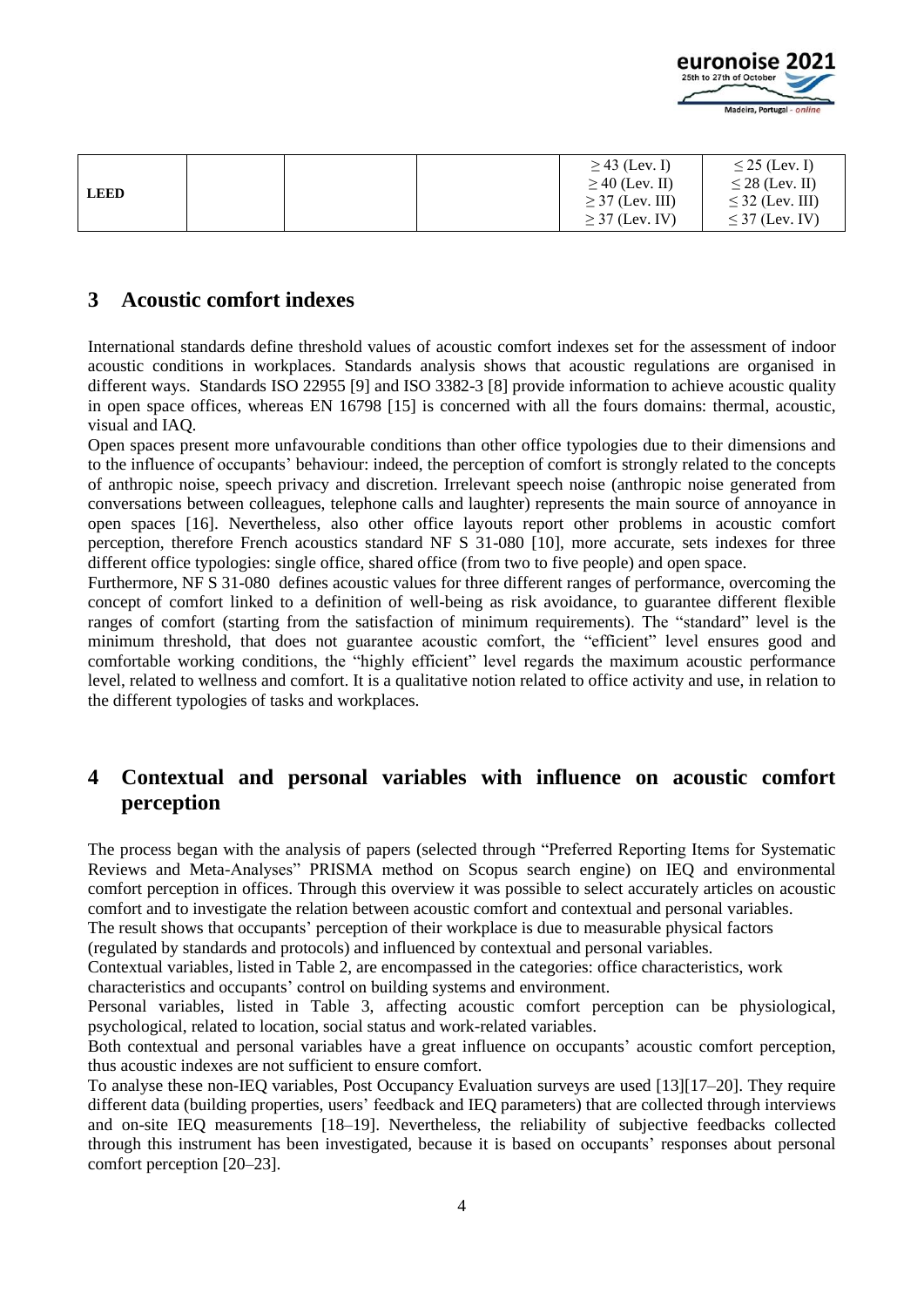

New methods for assessing the interactions between IEQ factors and contextual and personal variables may be useful to implement regulations [23] and provide new design guidelines.

<span id="page-4-0"></span>An optimal design of indoor conditions could ensure occupants' health, comfort and well-being. Particularly, a proper sound design of workplace allows to improve concentration and productivity, enabling a better communication and blocking unwanted noise.

| Category                                                  | <b>Variable</b>                                | Reference    |
|-----------------------------------------------------------|------------------------------------------------|--------------|
| Building characteristics                                  | <b>Building typology</b>                       | [11]         |
|                                                           | Office type                                    | [13, 24, 25] |
|                                                           | Office layout                                  | [26]         |
| Office characteristics                                    | Workspace location                             | [5, 25, 27]  |
|                                                           | Proximity from a window                        | [27]         |
|                                                           | Lack of privacy                                | [25]         |
| Work characteristics                                      | Work task                                      | [25]         |
|                                                           | Occupancy hours                                | [13]         |
|                                                           | Building automation                            | [26]         |
| Occupants' control on building<br>systems and environment | Ease of use and knowledge of how<br>to operate | [12]         |
|                                                           | Noise management                               | [28]         |

Table 2 – Main contextual variables that influence acoustic comfort perception.

<span id="page-4-1"></span>

| Table 3 – Main personal variables that influence acoustic comfort perception. |  |  |  |
|-------------------------------------------------------------------------------|--|--|--|
|-------------------------------------------------------------------------------|--|--|--|

| Category               | <b>Variable</b>                                       | Reference                             |
|------------------------|-------------------------------------------------------|---------------------------------------|
| Physiological          | Age                                                   | [11, 12, 24, 29, 3]<br>0 <sup>1</sup> |
|                        | Context of growth                                     | [25]                                  |
| Location               | Country of residence                                  | [13]                                  |
|                        | Interaction with others                               | [13]                                  |
|                        | Social conditions                                     | [13,30]                               |
| Social status          | Personal culture                                      | [13]                                  |
|                        | Lifestyle                                             | [30]                                  |
|                        | Tenure (number of years in the<br>workplace building) | [13,30]                               |
| Work-related variables | Hours per week spent in the<br>workplace              | [30]                                  |
|                        | Work position                                         | [13]                                  |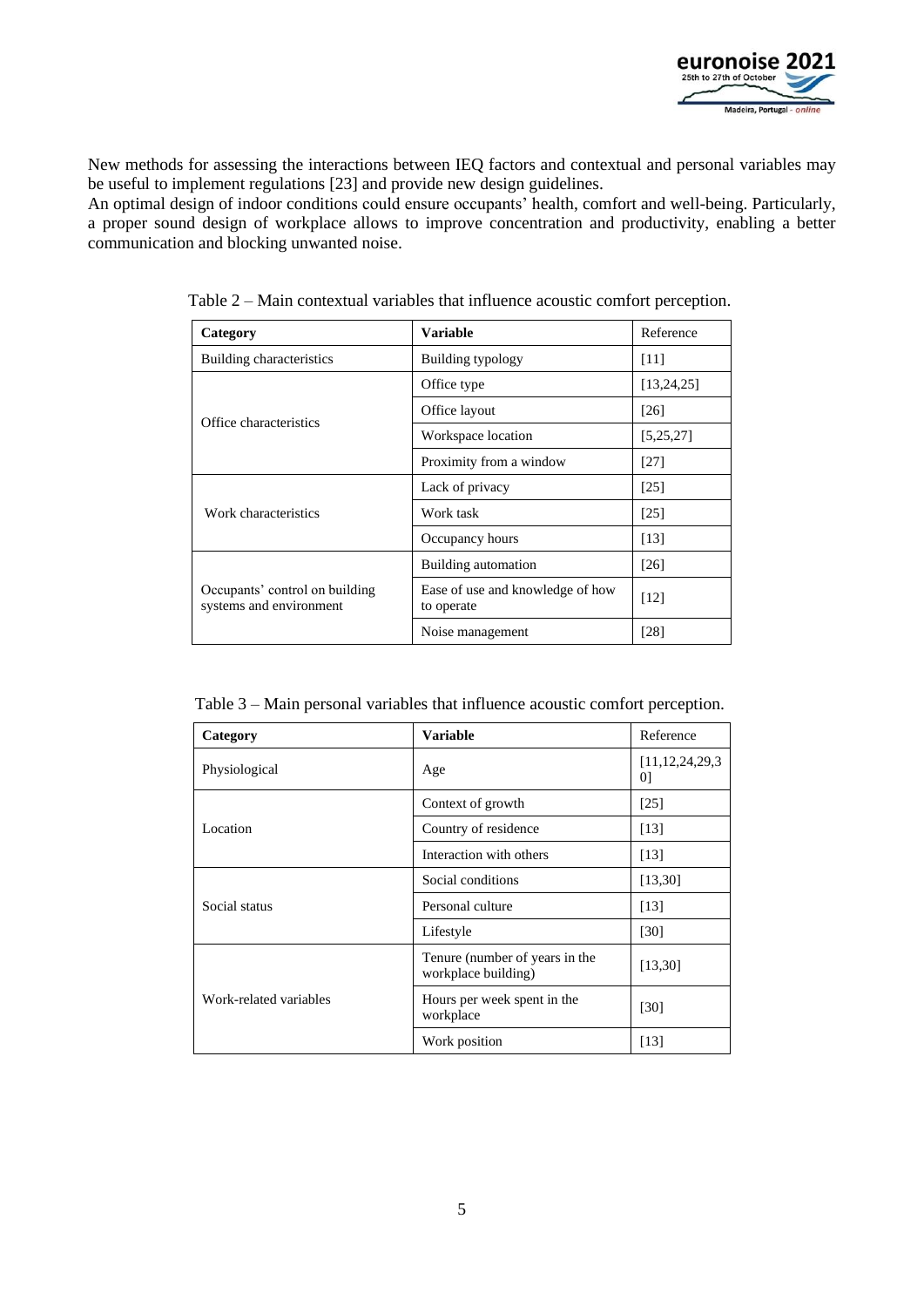

## **5 Monitoring of indoor environmental conditions and representation of results**

Monitoring systems of IEQ that combine multiple sensors in only one tool, can be used for this purpose, through an extensive assessment of the conditions that cause harmful effects on health and affect occupants' comfort and well-being [2].

Findings from the literature analysis highlight the scarcity of models assessing dynamically tracked parameters and employees' comfort perception, not providing the possibility to change the building settings [31–34]. In the research field, interfaces and apps on the monitoring of the combined effect of IEQ factors, able to provide information through the representation of global comfort perception, are rather used as a support tool [35–37]. Nevertheless, it is difficult to guarantee the improvement of acoustic conditions as response of a negative feedback, because often the noise is due to external noises, activities that take place in the office and occupants' behaviour. The process shown in [Figure 2](#page-5-0) foresees the use of interfaces to collect occupants' feedback regarding indoor environmental quality, combined with a sensor that constantly and simultaneously monitors comfort parameters, to guarantee global comfort in the workplace, increasing the productivity of employees and achieving energy savings. New measuring tools and devices able to communicate through graphic representation of global comfort measurements and perception, considering the dependence of comfort perception on personal variables, may be helpful for the definition of new performance levels of standards.



<span id="page-5-0"></span>

#### **6 Standards as minimum performance level for risk avoidance**

Since it has been demonstrated the influence on global comfort of these contextual and personal variables, it becomes now necessary to evaluate comfort not only by verifying the compliance with threshold values established by law, but also considering the influence of these variables. Standards define threshold values below which there is the certainty of achieving a discomfort condition, but above which comfort is not guaranteed.

[Figure 3](#page-6-0) shows the new thresholds and ranges defined by the authors after the analysis of the standards, protocols and literature. The first threshold separates the "discomfort" range from the "habitability" range and is defined by values of indexes set by standards. The "discomfort" range is determined by the failure to reach the minimum values required by law. The "habitability" range is determined by the reaching of the threshold values. When habitability threshold is reached, it is possible to overcome it to reach the "comfort" range. Thus, a new threshold is defined, that separates "habitability" range from "comfort" range, which can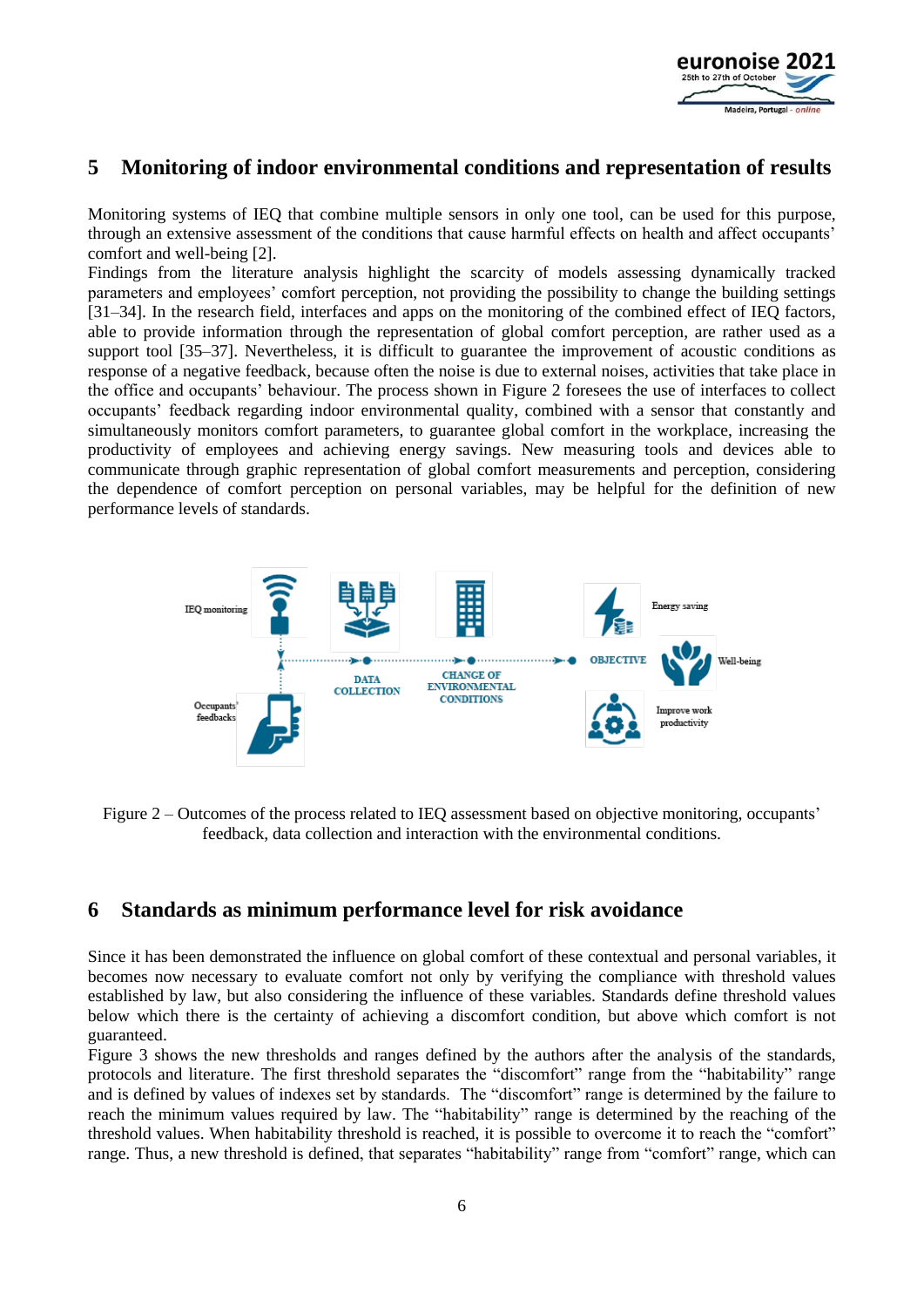

be divided into two sub ranges: minor than 80% of occupants satisfied, and major than 80% of occupants satisfied. The ability to overcome this last threshold is due to the contribution of other factors, identified through the analysis of literature, that can improve comfort perception.

Hence, environmental settings defined by current regulations permit to avoid discomfort and ensure functional indoor conditions [38]. Protocols and standards were set to evaluate physical conditions of the indoor environment, not considering occupants' perception, owing to the great influence of demographic and contextual factors, that cannot be objectively quantified  $[11-12]$ . However, in recent years, Building Performance Certification Programs have given specific attention to comfort perception through scores assignment to each domain [18,39].

With these different comfort ranges, it may be possible to guarantee indoor environmental conditions in relation to occupants' needs and office tasks.



Figure 3 – Occupants' experience of IEQ in workplaces (adapted from [38]).

# <span id="page-6-0"></span>**7 Conclusion**

The analysis of acoustic comfort in relation to the overall comfort highlighted the great influence of this domain on occupants' indoor environmental perception.

Research results demonstrate that protocols don't give acoustics the proper importance. On the other side, standards define indexes values that allow to reach a minimum performance level.

The aforementioned comfort ranges, defined considering contextual and personal variables, may be used to better assess acoustic indoor conditions and acoustic comfort in relation to occupants' needs and office tasks, thus satisfying customer requests through different design solutions.

## **References**

- [1] European Comission: Indoor air pollution: new EU research reveals higher risks than previously thought, *European Commission*, (September), 2003, p. IP/03/1278.
- [2] Tiele, A.; Esfahani, S.; Covington, J. Design and development of a low-cost, portable monitoring device for indoor environment quality, *Journal of Sensors*, Vol 2018, 2018.
- [3] Lou, H.; Ou, D. A comparative field study of indoor environmental quality in two types of open-plan offices: Open-plan administrative offices and open-plan research offices, *Building and Environment*, Vol 148 (October 2018), 2019, pp 394–404.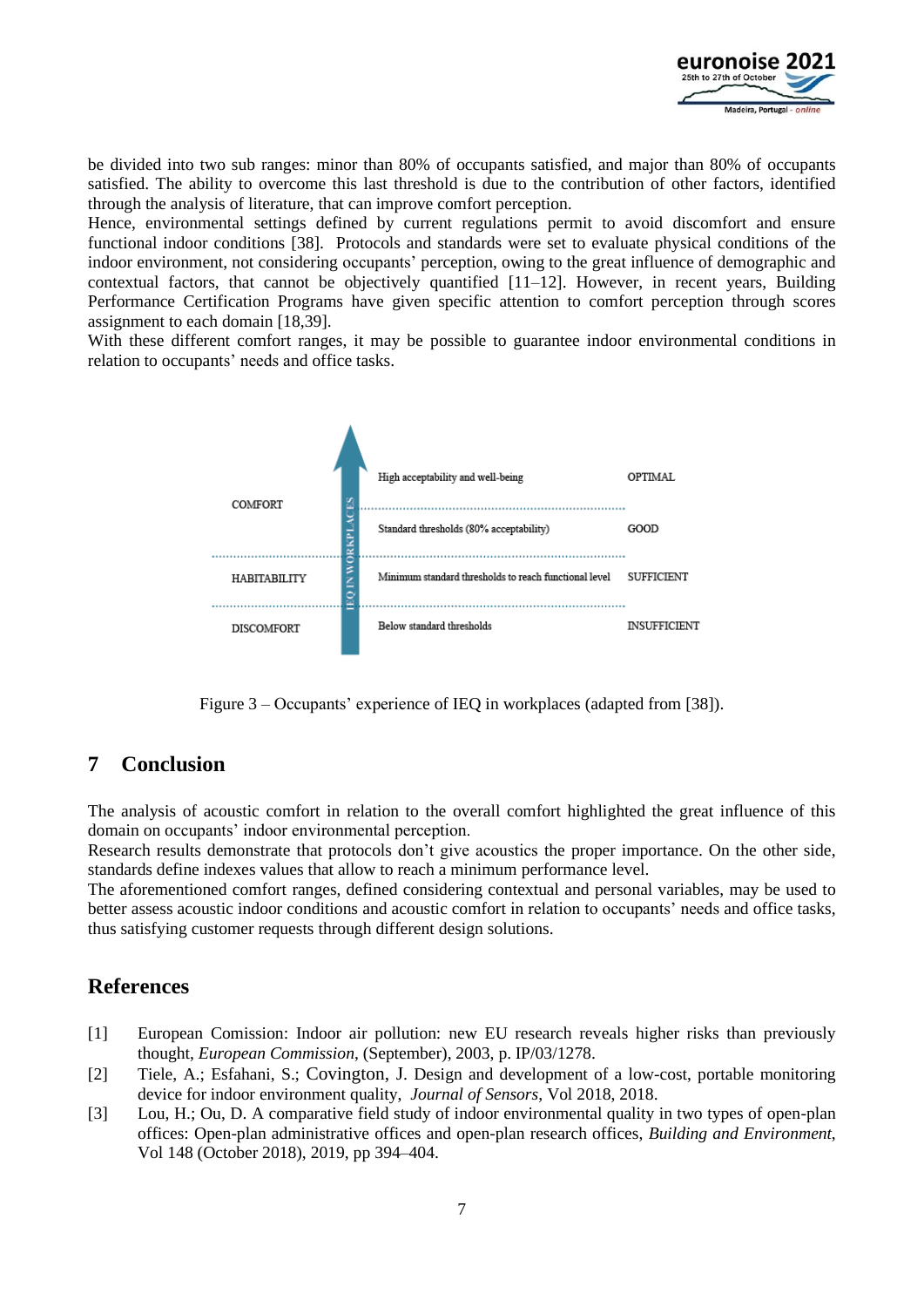

- [4] Choi, J. H.; Lee, K. Investigation of the feasibility of POE methodology for a modern commercial office building, *Building and Environment*, Vol 143 (July), 2018, pp 591–604.
- [5] Choi, J. H.; Moon, J. Impacts of human and spatial factors on user satisfaction in office environments, *Building and Environment*, Vol 114, 2017, pp 23–35.
- [6] Rasheed, E. O.; Byrd, H. Can self-evaluation measure the effect of IEQ on productivity? A review of literature, *Facilities*, Vol 35 (11–12), 2017, pp 601–621.
- [7] Ong, B. L. *Beyond environmental comfort*, Routledge, London (United Kingdom), 1st edition, 2013.
- [8] ISO, International Organization for Standardization, ISO 3382-3: Acoustics Measurement of room acoustic parameters, 2012.
- [9] ISO, International Organization for Standardization, ISO 22955: Acoustics Acoustic quality of open office spaces, 1991.
- [10] AFNOR, Association Française de Normalisation, NF S31-080: Acoustics Offices and associated areas - Acoustic performance levels and criteria by type of area, 2007.
- [11] Zhang, F.; de Dear, R. Impacts of demographic, contextual and interaction effects on thermal sensation—Evidence from a global database, *Building and Environment*, Vol 162 (June), 2019, pp 106286.
- [12] D'Oca, S.; Pisello, A. L.; De Simone, M.; Barthelmes, V. M.; Hong, T.; Corgnati, S. P. Humanbuilding interaction at work: Findings from an interdisciplinary cross-country survey in Italy, *Building and Environment*, Vol 132 (January), 2018, pp 147–159.
- [13] Chen, C. F.; Yilmaz, S.; Pisello, A. L.; De Simone, M.; Kim, A.; Hong, T.; Bandurski, K.; Bavaresco, M. V.; Liu P. L.; Zhu, Y. The impacts of building characteristics, social psychological and cultural factors on indoor environment quality productivity belief, *Building and Environment*, Vol 185 (May), 2020, pp 107189.
- [14] Bluyssen, P. M.; Towards an integrated analysis of the indoor environmental factors and its effects on occupants, *Intelligent Buildings International,* Vol 12 (3), 2020, pp 199–207.
- [15] CEN, European Standard, EN 16798-1: Energy performance of buildings Assessment of overall energy performance, 2019.
- [16] Di Blasio, S.; Shtrepi, L.; Puglisi, G. E.; Astolfi, A. A cross-sectional survey on the impact of irrelevant speech noise on annoyance, mental health and well-being, performance and occupants' behavior in shared and open-plan offices, *International Journal of Environmental Research and Public Health*, Vol 16 (2), 2019.
- [17] Day, J. K.; Ruiz, S.; O'Brien, W.; Schweiker, M. Seeing is believing: an innovative approach to post-occupancy evaluation, *Energy Efficiency*, Vol 13 (3), 2020, pp 473–486.
- [18] Bae, S.; Martin, C. S.; Asojo, A. O. Indoor environmental quality factors that matter to workplace occupants: an 11-year-benchmark study, *Building Research and Information,* Vol 0 (0), 2020, pp 1– 15.
- [19] Choi, J. H.; Lee, K. Investigation of the feasibility of POE methodology for a modern commercial office building, *Building and Environment*, Vol 143 (April), 2018, pp 591–604.
- [20] Candido, C.; Kim, J.; De Dear, R.; Thomas, L. BOSSA: A multidimensional post-occupancy evaluation tool, *Building Research and Information,* Vol 44 (2), 2016, pp 214–228.
- [21] Park, J.; Loftness, V.; Aziz, A.; Wang, T. H. Critical factors and thresholds for user satisfaction on air quality in office environments, *Building and Environment*, Vol 164 (March), 2019, pp 106310.
- [22] Asojo, A.O.; Bae, S.; Martin, C. S. Post-occupancy Evaluation Study of the Impact of Daylighting and Electric Lighting in the Workplace, *LEUKOS - Journal of Illuminating Engineering Society of North America,* Vol 16 (3), 2020, pp 239–250.
- [23] Pigliautile, I.; Casaccia, S.; Morresi, N.; Arnesano, M.; Pisello, A. L; Revel, G. M. Assessing occupants' personal attributes in relation to human perception of environmental comfort: Measurement procedure and data analysis, *Building and Environment*, Vol 177 (November 2019), 2020, pp 106901.
- [24] Chen, C. fei; Hong, T.; de Rubens, G. Z.; Yilmaz, S.; Bandurski, K.; Bélafi, Z. D.; De Simone, M.; Bavaresco, M. V.; Wang, Y.; Liu, P. ling; Barthelmes, V. M.; Adams, J.; D'Oca,